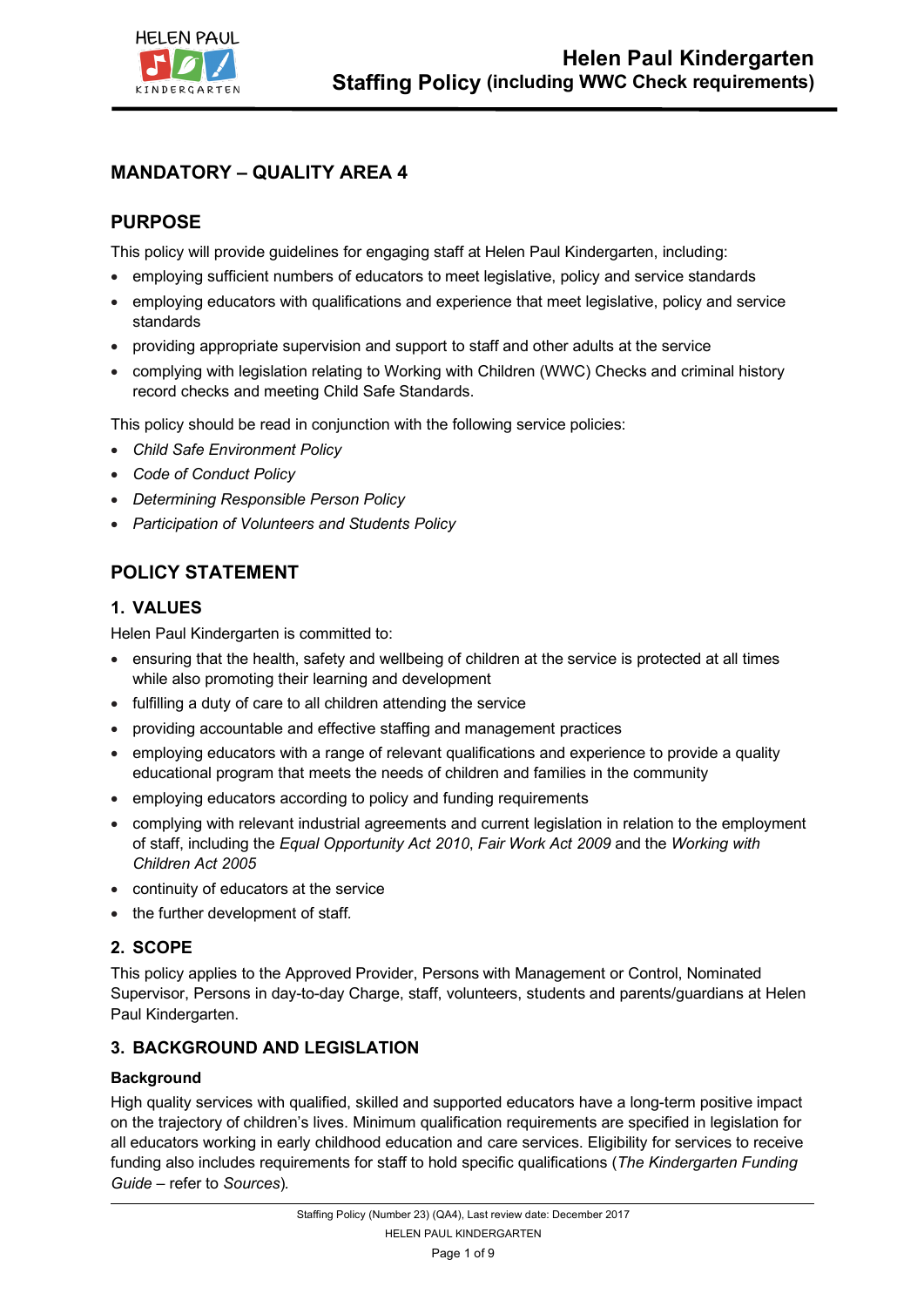

A current list of approved qualifications is available on the Australian Children's Education and Care Quality Authority (ACECQA) website (refer to *Sources*). Applications can also be made to ACECQA to determine if other qualifications (such as those gained overseas) entitle the individual to work as an early childhood teacher, diploma-level educator or certificate III level educator. Application forms are available on the ACECQA website and a fee is required for processing an application.

In addition, there are legislative requirements that there is at least one educator who holds current approved first aid qualifications, anaphylaxis management training and emergency asthma management training to be in attendance and immediately available at all times that children are being educated and cared for by the service. These qualifications must be updated as required, and details of qualifications must be kept on an individual's staff record. As a demonstration of duty of care and best practice, ELAA recommends **all educators** have current approved first aid qualifications, anaphylaxis management training and emergency asthma management training.

Opportunities for professional development are crucial for all educators to ensure that their work practice remains current and aligned to the practices and principles of the national *Early Years Learning Framework* (EYLF) and the *Victorian Early Years Learning and Development Framework* (VEYLDF) (refer to *Sources*).

Staff are required to actively supervise children at all times when children are in attendance at the service (refer to *Supervision of Children Policy*). To facilitate this, services are required to comply with legislated educator-to-child ratios at all times, which are based on the qualifications of the educators, and the ages and number of children at the service. Only those educators working directly with children (refer to *Definitions*) can be counted in the ratio.

All educators and staff are required by law to have a current WWC Check or be registered with the Victorian Institute of Teaching (refer to *Definitions*). It is also recommended that the Nominated Supervisor and staff with financial responsibilities also have a criminal history record check (refer to *Definitions* and *Sources*). This also applies to volunteers and students **unless** they are working under the direct supervision of an educator who is over 18 years of age and holds, or is actively working towards (refer to *Definitions*), an approved diploma-level education and care qualification (Regulation 358).

*Parents/guardians and family members closely related to children attending the service are exempt from needing a WWC Check.* 

*Helen Paul Kindergarten General Committee members are also exempt from needing a WWC Check, however, are strongly encouraged to obtain a volunteer WWC Check.* 

*Helen Paul Kindergarten Executive Committee members are required to have and maintain a volunteer WWC Check (Kindergarten Secretary is responsible for ensuring this requirement is met).*

Child Safe Standard 4 requires organisations to have policies and procedures in place for the recruitment and selection, supervision, training and performance management of staff (refer to *Child Safe Environment Policy*).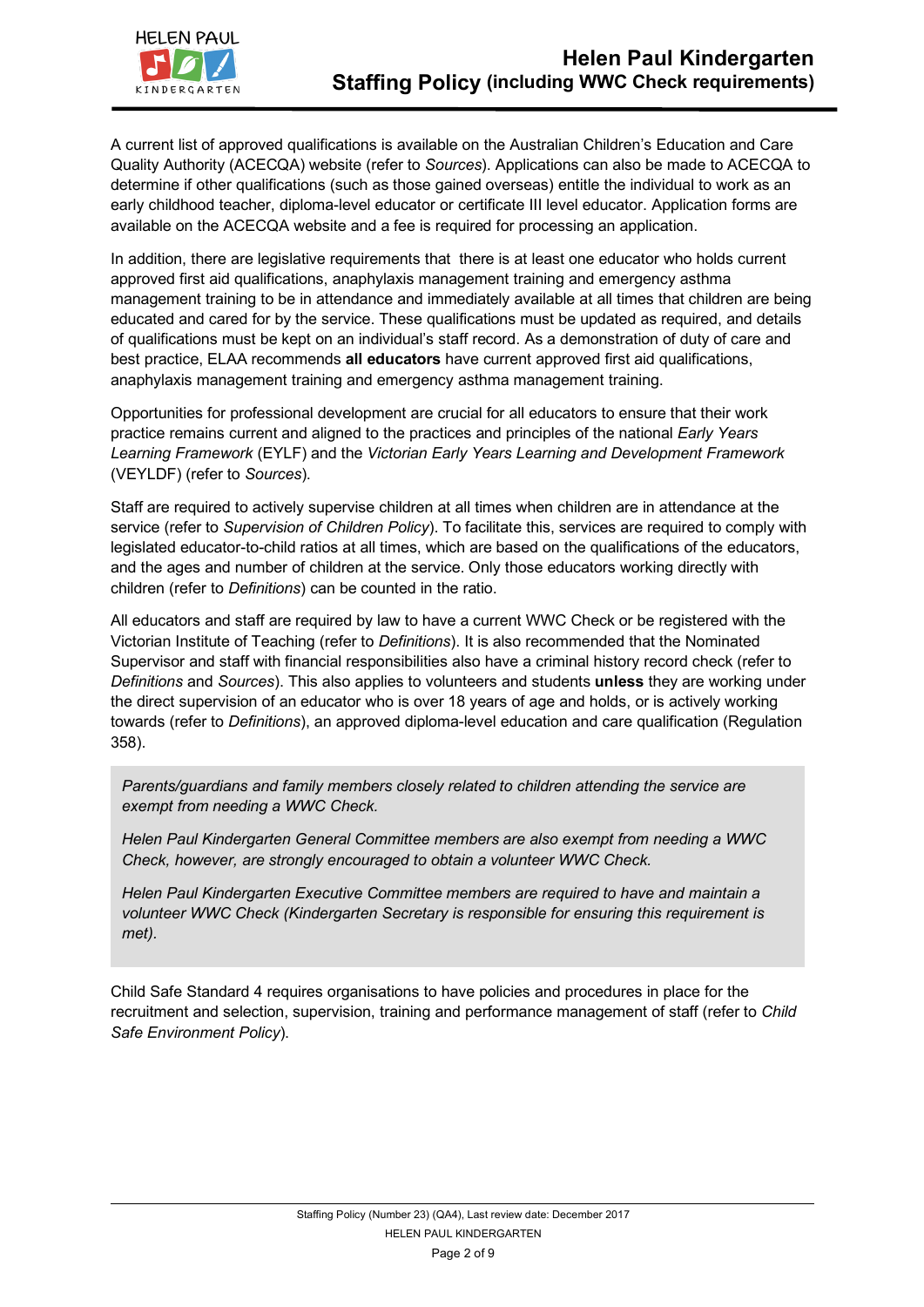

### **Legislation and standards**

Relevant legislation and standards include but are not limited to:

- Child Safe Standards
- *Education and Care Services National Law Act 2010*
- *Education and Care Services National Regulations 2011*
- Education and Training Reform Act 2006 (Vic) (amended in 2014)
- *Equal Opportunity Act 2010* (Vic)
- *Fair Work Act 2009*
- *National Quality Standard*, Quality Area 4: Staffing Arrangements
- *Privacy Act 1988* (Cth)
- *Privacy and Data Protection Act 2014* (Vic)
- *Working with Children Act 2005* (Vic)
- *Working with Children Regulations 2006* (Vic)

# **4. DEFINITIONS**

The terms defined in this section relate specifically to this policy. For commonly used terms e.g. Approved Provider, Regulatory Authority, National Law, National Regulations etc. refer to the *General Definitions* section of this manual.

**Adequate supervision:** (In relation to this policy) **supervision** entails all children (individuals and groups) in all areas of the service, being in sight and/or hearing of an educator at all times including during toileting, sleep, rest and transition routines. Services are required to comply with the legislative requirements for educator-to-child ratios at all times. Supervision contributes to protecting children from hazards that may emerge in play, including hazards created by the equipment used.

Adequate supervision refers to constant, active and diligent supervision of every child at the service. Adequate supervision requires that educators are always in a position to observe each child, respond to individual needs, and immediately intervene if necessary. Variables affecting supervision levels include:

- number, age and abilities of children
- number and positioning of educators
- current activity of each child
- areas in which the children are engaged in an activity (visibility and accessibility)
- developmental profile of each child and of the group of children
- experience, knowledge and skill of each educator
- need for educators to move between areas (effective communication strategies).

**Approved first aid qualification:** A list of approved first aid qualifications, anaphylaxis management and emergency asthma management training is published on the ACECQA website: www.acecqa.gov.au

**Criminal history record check:** A full-disclosure, Australia-wide criminal history record check issued by Victoria Police (refer to *Sources*), or by a police force or other authority of a state or territory, or the Commonwealth. It may also be referred to as a National Police Certificate or Police Records Check.

**Early childhood teacher:** A person with an approved early childhood teaching qualification. Approved qualifications are listed on the ACECQA website: www.acecqa.gov.au

**Educator:** An individual who provides education and care for children as part of an education and care service.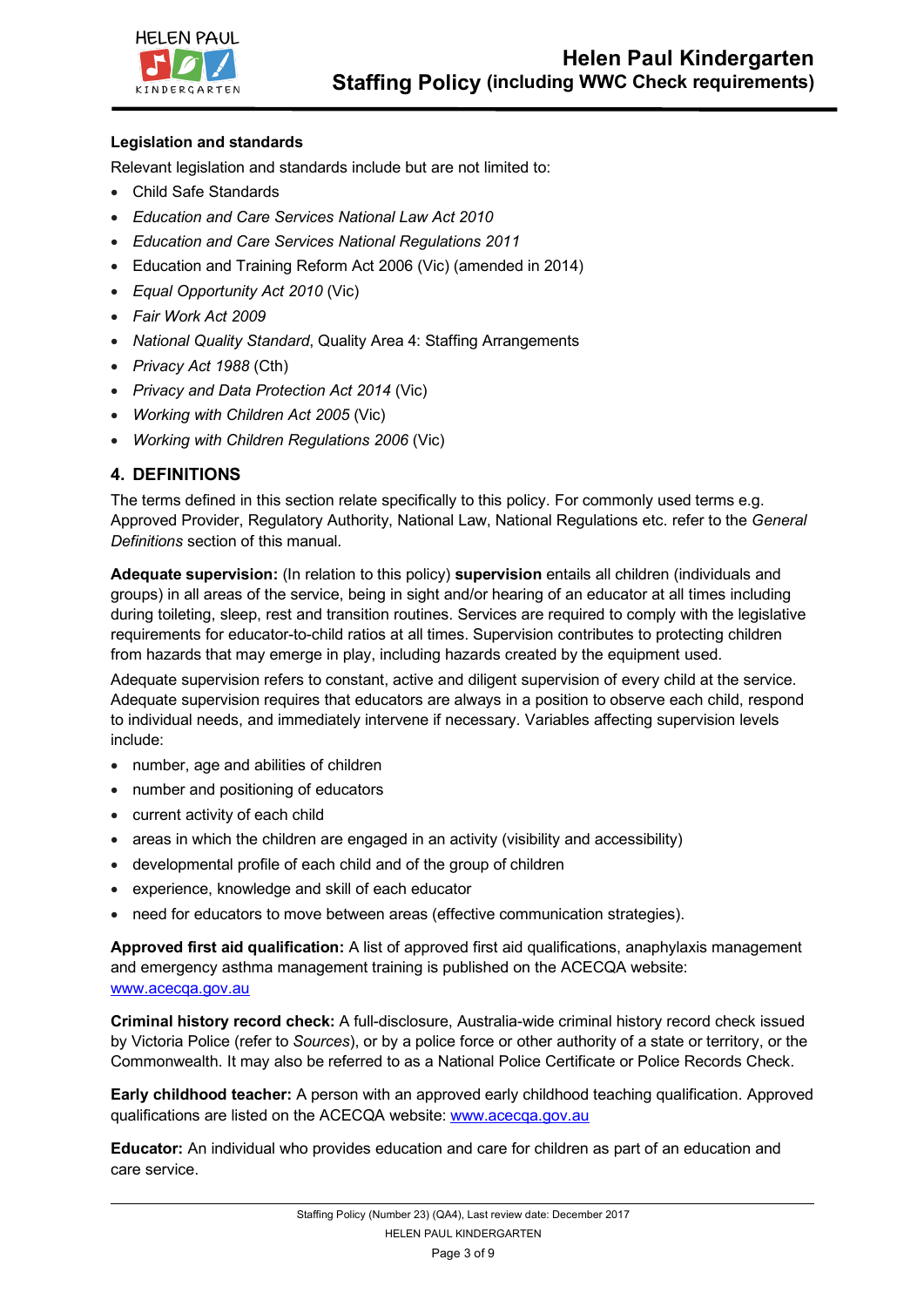

**Educational Leader:** The Approved Provider of an education and care service must designate, in writing, a suitably-qualified and experienced educator, co-ordinator or other individual to lead the development and implementation of educational programs at the service (Regulation 118). This person must have a thorough understanding of the *Early Years Learning Framework* (or other approved learning framework), be able to guide other educators in their planning and reflection, and mentor colleagues in the implementation of their practice.

*The Kindergarten Funding Guide***:** provides detailed information from the Department of Education and Training (DET) about the types of kindergarten funding available, eligibility criteria, how to apply for funding and how to comply with operational requirements once funding has been granted.

**Nominated Supervisor:** A person who has been nominated by the Approved Provider of the service under Part 3 of the Act can be the Nominated Supervisor. All services must have a Nominated Supervisor with responsibility for the service in accordance with the National Regulations. The Approved Provider must take reasonable steps to ensure the Nominated Supervisor is a fit and proper person with suitable skills, qualifications and experience. The Regulatory Authority must be notified if the Nominated Supervisor for the service changes or is no longer employed at the service within 14 days.

Person with management or control: Each member of the executive committee of the association which is the Approved Provider, who has the responsibility, alone or with others, for managing the delivery of the education and care service.

**Responsible Person:** The Approved Provider (if that person is an individual, and in any other case the person with management or control of the service operated by the Approved Provider) or a Nominated Supervisor or person in day-to-day charge of the service in accordance with the National Regulations.

**Staff record:** A record which the Approved Provider of a centre-based service must keep containing information about the Nominated Supervisor, the Educational Leader, staff, volunteers, students and the Responsible Person at a service. Details that must be recorded include qualifications, training and the WWC Check (Regulations 146–149). A sample staff record is available on the ACECQA website: www.acecqa.gov.au

**Victorian Institute of Teaching (VIT):** The statutory authority for the regulation and promotion of the teaching profession in Victoria, established as part of the Victorian Institute of Teaching Act 2001. All early childhood teachers are required to be registered with the Victorian Institute of Teaching.

**Working directly with children:** Working directly with children is defined as being physically present with children and directly engaged in providing them with education and/or care.

**Working with Children (WWC) Check:** The check is a legal requirement under the *Working with Children Check 2005* for those undertaking paid or voluntary child-related work in Victoria. The Department of Justice assesses a person's suitability to work with children by examining relevant serious sexual, physical and drug offences in a person's national criminal history and, where appropriate, their professional history. A WWC Check card, is granted to a person under working with children legislation if:

- they have been assessed as suitable to work with children
- there has been no information that, if the person worked with children, they would pose a risk to those children
- they are not prohibited from attempting to obtain, undertake or remain in child-related employment.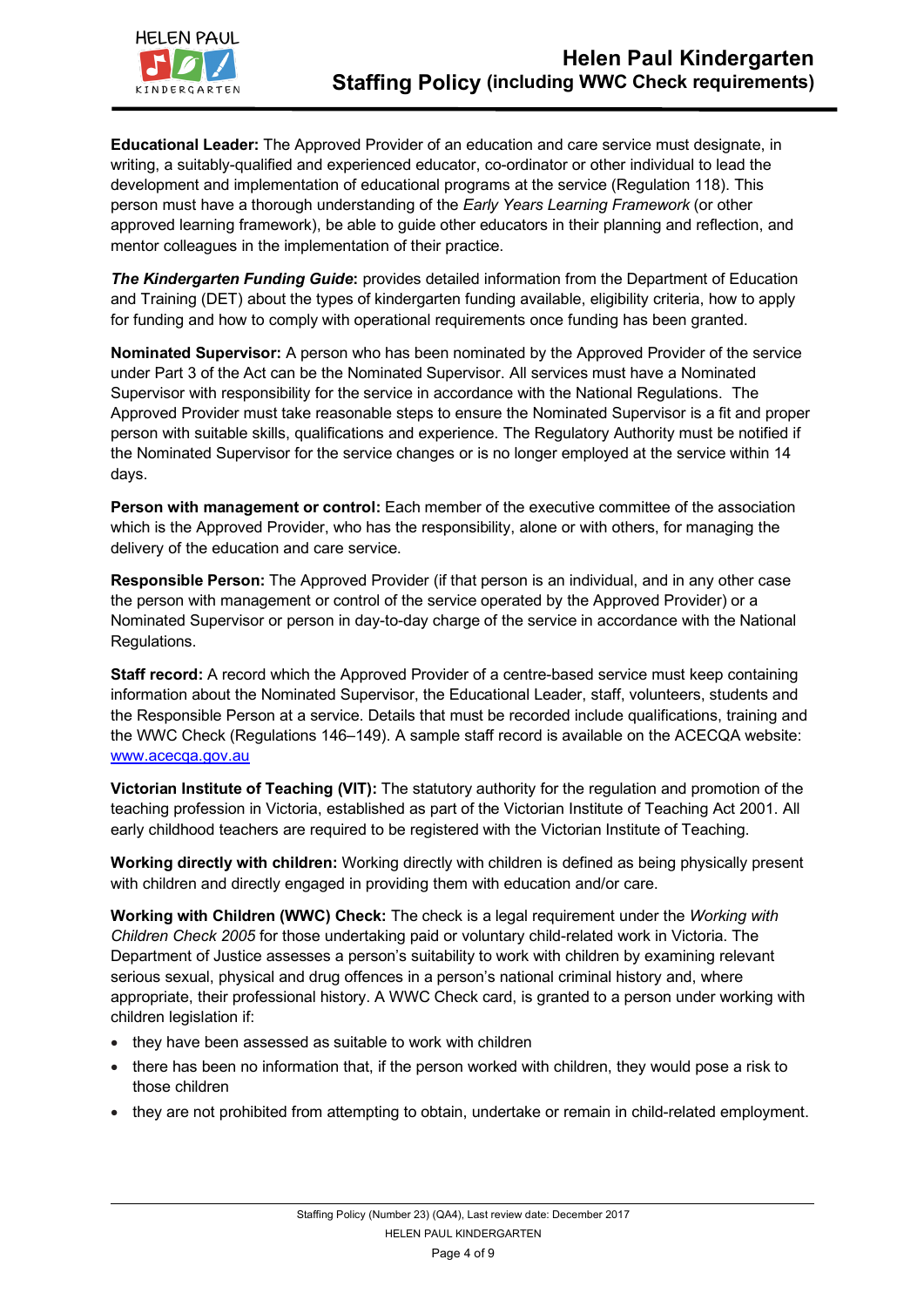

## **5. SOURCES AND RELATED POLICIES**

#### **Sources**

- A Guide for Creating a Child Safe Organisation (The Commission for Children and Young People) ccyp.vic.gov.au
- Australian Children's Education and Care Quality Authority (ACECQA): www.acecqa.gov.au
- ELAA's *Employee Management and Development Kit* developed to support early learning services in the ongoing management and development of their employees. Available from www.elaa.org.au
- ELAA's *Early Childhood Management Manual* contains additional information and attachments relating to staffing, including sample position descriptions, sample letters of employment and interview questions. Available from: www.elaa.org.au
- Guide to the Education and Care Services National Law and the Education and Care Services National Regulations 2011
- The Kindergarten Funding Guide (Department of Education and Training): www.education.vic.gov.au
- *The Early Years Learning Framework for Australia: Belonging, Being, Becoming*: www.education.gov.au
- *Victorian Early Years Learning and Development Framework*: www.education.vic.gov.au
- Working with Children Check unit, Department of Justice and Regulation provides details of how to obtain a WWC Check: www.workingwithchildren.vic.gov.au
- Victoria Police National Police Record Check: www.police.vic.gov.au

### **Service policies**

- *Administration of First Aid Policy*
- *Anaphylaxis Policy*
- *Asthma Policy*
- *Child Safe Environment Policy*
- *Code of Conduct Policy*
- *Complaints and Grievances Policy*
- *Curriculum Development Policy*
- *Delivery and Collection of Children Policy*
- *Determining Responsible Person Policy*
- *Inclusion and Equity Policy*
- *Interactions with Children Policy*
- *Participation of Volunteers and Students Policy*
- *Privacy and Confidentiality Policy*
- *Supervision of Children Policy*

# **PROCEDURES**

#### **The Approved Provider and Persons with Management or Control are responsible for:**

- complying with the service's *Code of Conduct Policy* at all times
- appointing Nominated Supervisors (refer to *Definitions*) who are aged 18 years or older, fit and proper and have suitable skills, as required under the Education and Care (refer to *Determining Responsible Person Policy*) (National Law, Section 161)
- ensuring that there is a Responsible Person (refer to *Definitions* and *Determining Responsible Person Policy*) on the premises at all times the service is in operation (National Law, Section 162)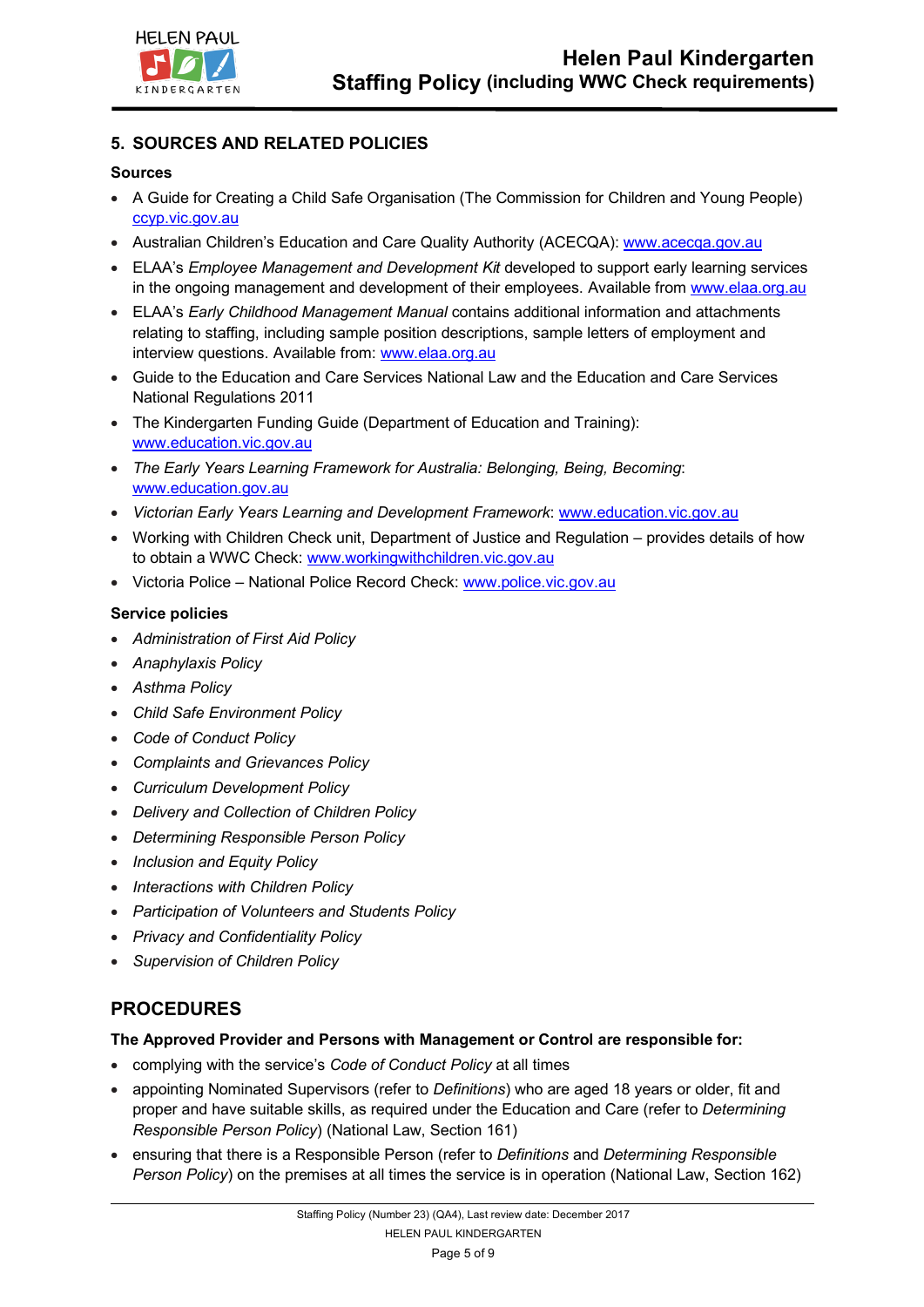

- ensuring that the Nominated Supervisor, educators and all staff comply with the *Code of Conduct Policy* at all times
- ensuring that children being educated and cared for by the service are adequately supervised (refer to *Definitions* and *Supervision of Children Policy*) at all times they are in the care of that service (National Law: Section 165(1))
- complying with the legislated educator-to-child ratios at all times (National Law: Sections 169(1) & (3), National Regulations: Regulations 123, 355, 357, 360)
- ensuring that all staffing meets the requirements of *The Kindergarten Funding Guide* (refer to *Sources*) at all times the service is in operation
- complying with relevant industrial agreement and current legislation relating to the employment of staff, including the *Equal Opportunity Act 2010*, *Fair Work Act 2009, Occupational Health and Safety Act 2004* and the *Working with Children Act 2005*
- following the guidelines for the recruitment, selection and ongoing management of staff as outlined in the *Child Safe Environment Policy*
- employing the relevant number of appropriately-qualified educators (refer to *Definitions*) with ACECQA approved qualifications (refer to *Background* and *Sources*) (Regulations 126, 361)
- employing additional staff, as required, to assist in the provision of a quality early childhood education and care program
- ensuring an early childhood teacher (refer to *Definitions*) is working with the service for the required period of time specified in the National Regulations, and that, where required, a record is kept of this work (Regulations 130–134, 152, 362, 363)
- appointing an appropriately-qualified and experienced educator to be the Educational Leader (refer to *Definitions*), and ensuring this is documented on the staff record (Regulations 118, 148)
- ensuring that educators and other staff are provided with a current position description that relates to their role at the service
- maintaining a staff record (refer to *Definitions*) in accordance with Regulation 145, including information about the Responsible Person, Nominated Supervisor, the Educational Leader, other staff members. Details that must be recorded include qualifications, training, Working with Children Check (Regulations 146–148). A sample staff record is available on the ACECQA website: www.acecqa.gov.au
- complying with the requirements of the *Working with Children Act 2005*, and ensuring that the Nominated Supervisor, educators and staff at the service have a current WWC Check (refer to *Definitions*) or a Victorian Institute of Teaching (VIT) certificate of registration
- reading the WWC Check or confirming VIT registration of all staff prior to their being engaged or employed as a staff member at the service
- read the WWC Check of all volunteers prior to their being permitted to be a volunteer at the service
- ensuring that a register of the WWC Checks or VIT registrations is maintained and the details kept on each staff record (Regulations 145, 146, 147)
- determining who will cover the costs of WWC Checks or criminal history record checks (refer to *Definitions*)
- developing (and implementing, where relevant) an appropriate induction program for all staff appointed to the service
- developing rosters in accordance with the availability of Responsible Persons, staff qualifications, hours of operation and the attendance patterns of children
- ensuring that volunteers/students and parents/guardians are adequately supervised at all times when participating at the service, and that the health, safety and wellbeing of children at the service is protected (refer to *Participation of Volunteers and Students Policy*)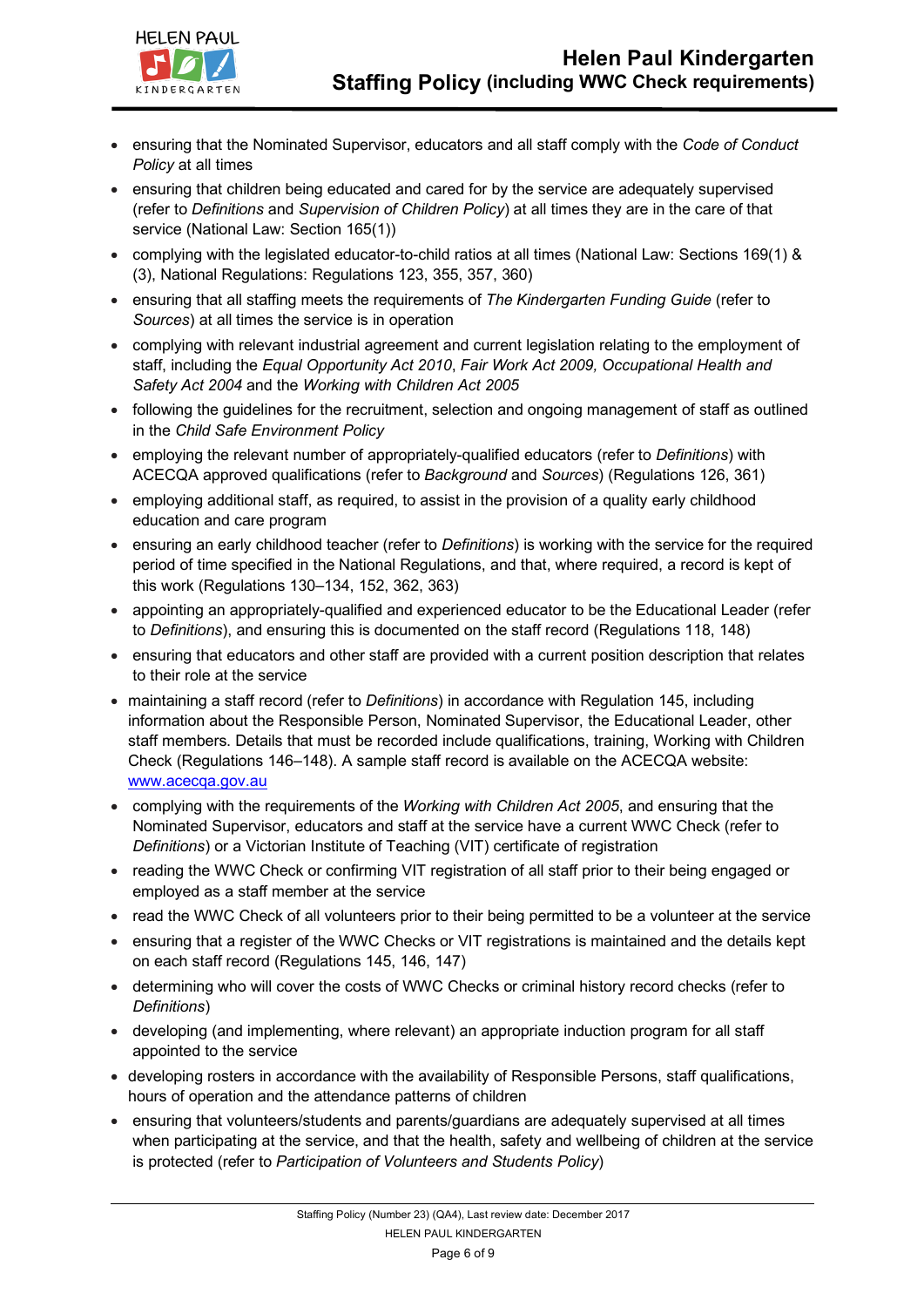

- ensuring educators who are under 18 years of age are not left to work alone, and are adequately supervised at the service (Regulation 120)
- ensuring that there is at least one educator with current approved first aid qualifications, anaphylaxis management training and emergency asthma management training (refer to *Definitions*) in attendance and immediately available at all times that children are being educated and cared for by the service. (Note: this is a minimum requirement. As a demonstration of duty of care and best practice, ELAA recommends that all educators have current approved first aid qualifications and anaphylaxis management training and emergency asthma management training.) Details of qualifications and training must be kept on the staff record (Regulations 136, 145)
- developing procedures to ensure that approved first aid qualifications, anaphylaxis management training and emergency asthma management training are evaluated regularly, and that staff are provided with the opportunity to update their qualifications prior to expiry
- ensuring that staff records (refer to *Definitions*) and a record of educators working directly with children (refer to *Definitions*) are updated annually, as new information is provided or when rostered hours of work are changed (Regulations 145–151)
- ensuring that annual performance reviews of the Nominated Supervisor, educators and other staff are undertaken
- reviewing staff qualifications as required under current legislation and funding requirements on an annual basis
- ensuring that the Nominated Supervisor, educators and other staff, volunteers and students are not affected by alcohol or drugs (including prescription medication) that would impair their capacity to supervise or provide education and care to children (Regulation 83)
- ensuring that all educators and staff have opportunities to undertake professional development relevant to their role
- ensuring that the Nominated Supervisor and educators/staff are advised and aware of current child protection laws and any obligations that they may have under these laws (Regulation 84) (refer to the *Child Safe Environment Policy*)
- informing parents/guardians of the name/s of casual or relief staff where the regular educator is absent
- developing and maintaining a list of casual and relief staff to ensure consistency of service provision
- ensuring that the procedures for the appointment of casual and relief staff are compliant with all regulatory and funding requirements.

## **The Nominated Supervisor and Persons in Day to Day Charge are responsible for:**

- ensuring that the name and position of the Responsible Person in charge of the service is displayed and easily visible from the main entrance of the service
- following the guidelines for the recruitment, selection and ongoing management of staff as outlined in the *Child Safe Environment Policy*
- complying with the service's *Code of Conduct Policy* at all times
- ensuring adequate supervision of children at all times (refer to *Supervision of Children Policy*)
- ensuring the educator-to-child ratios are maintained at all times (Regulation 169(3)), that each educator at the service meets the qualification requirements relevant to their role, including the requirement for current approved first aid qualifications, anaphylaxis management training and emergency asthma management training, and that details of such training is kept on the staff record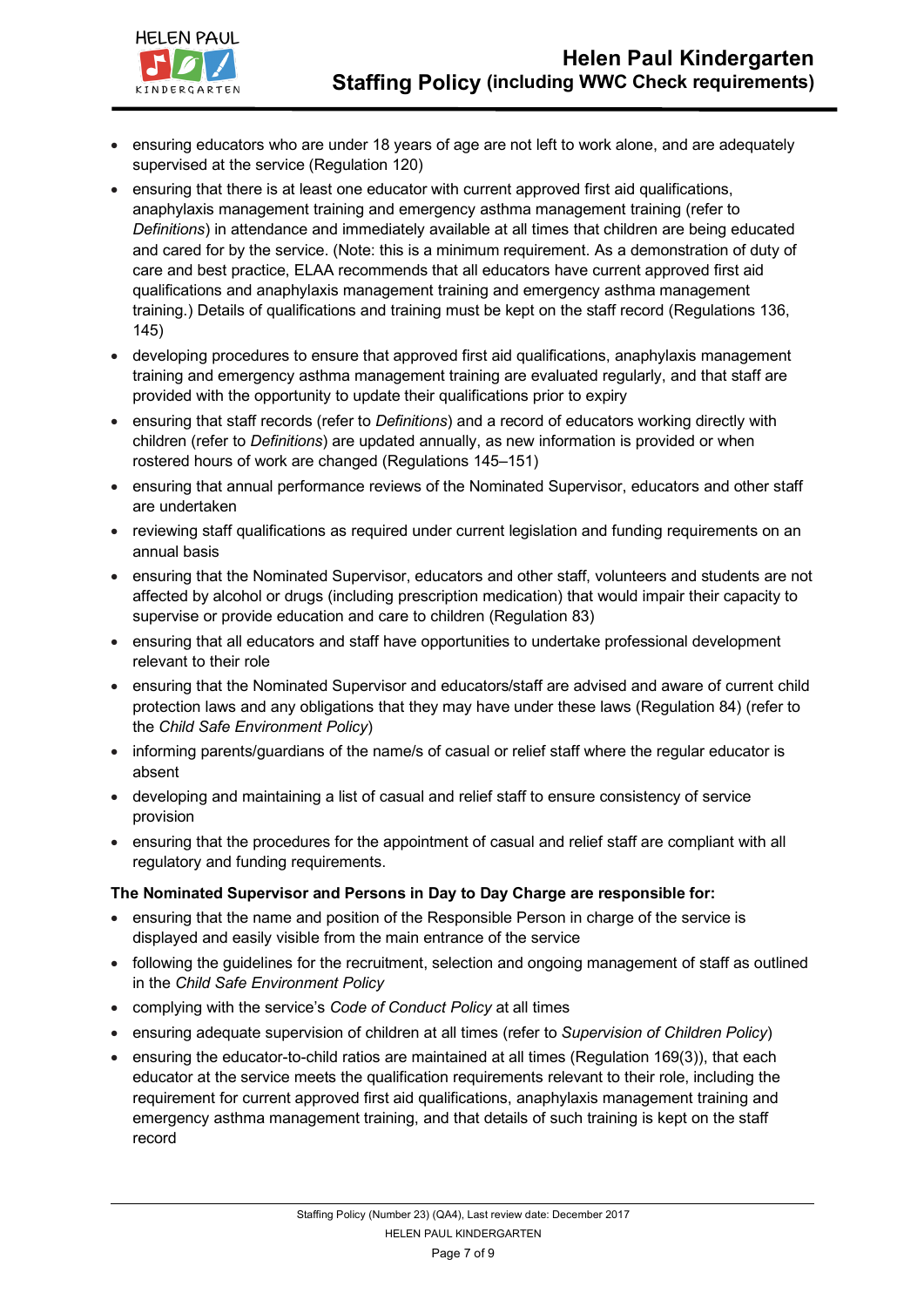

- developing rosters in consultation with the Approved Provider in accordance with the availability of Responsible Persons, staff qualifications, hours of operation and the attendance patterns of children
- ensuring that educators and other staff undertake appropriate induction following their appointment to the service
- ensuring that all educators and staff have opportunities to undertake professional development relevant to their role
- participating in an annual performance review
- ensuring that less experienced educators and others engaged to be working with children are adequately supervised
- ensuring educators who are under 18 years of age are not left to work alone and are adequately supervised at the service
- providing details of their current WWC Check or VIT registration for the staff record
- reading of Working with Children Checks or VIT registrations of staff
- ensuring that they are not affected by alcohol or drugs (including prescription medication) that would impair their capacity to supervise or provide education and care to children (Regulation 83)
- ensuring that they are aware of current child protection laws and any obligations that they may have under these laws (refer to *Child Safe Environment Policy*)
- informing parents/guardians of the name/s of casual or relief staff where the regular educator is absent.

### **All educators and other staff are responsible for:**

- complying with the service's *Code of Conduct Policy* at all times
- ensuring that they are not affected by alcohol or drugs (including prescription medication) that would impair their capacity to supervise or provide education and care to children
- providing details of their current WWC Check or VIT registration and where relevant Criminal Records Check for the staff record
- undertaking the required induction program following appointment to the service
- advising the Working With Children Check Unit at the Department of Justice and Regulation of any relevant change in circumstances, including change of name, address, contact details and change of employer organisation, including changes to the organisation's contact details
- where the role involves working with children, providing adequate supervision at all times (refer to *Definitions* and *Supervision of Children Policy*)
- maintaining educator-to-child ratios at all times
- maintaining current approved qualifications relevant to their role, including first aid qualifications, anaphylaxis management training and emergency asthma management training
- participating in an annual performance review
- undertaking professional development relevant to their role to keep their knowledge and expertise current
- supervising educators at the service who are under 18 years of age, and ensuring that they are not left to work alone
- ensuring that they are aware of current child protection laws and any obligations that they may have under these laws (refer to *Child Safe Environment Policy*).

#### **Parents/guardians, volunteers and students on placement are responsible for:**

- reading this *Staffing Policy*
- complying with the Code of Conduct for Parents/Guardians (refer to the *Code of Conduct Policy*) at all times